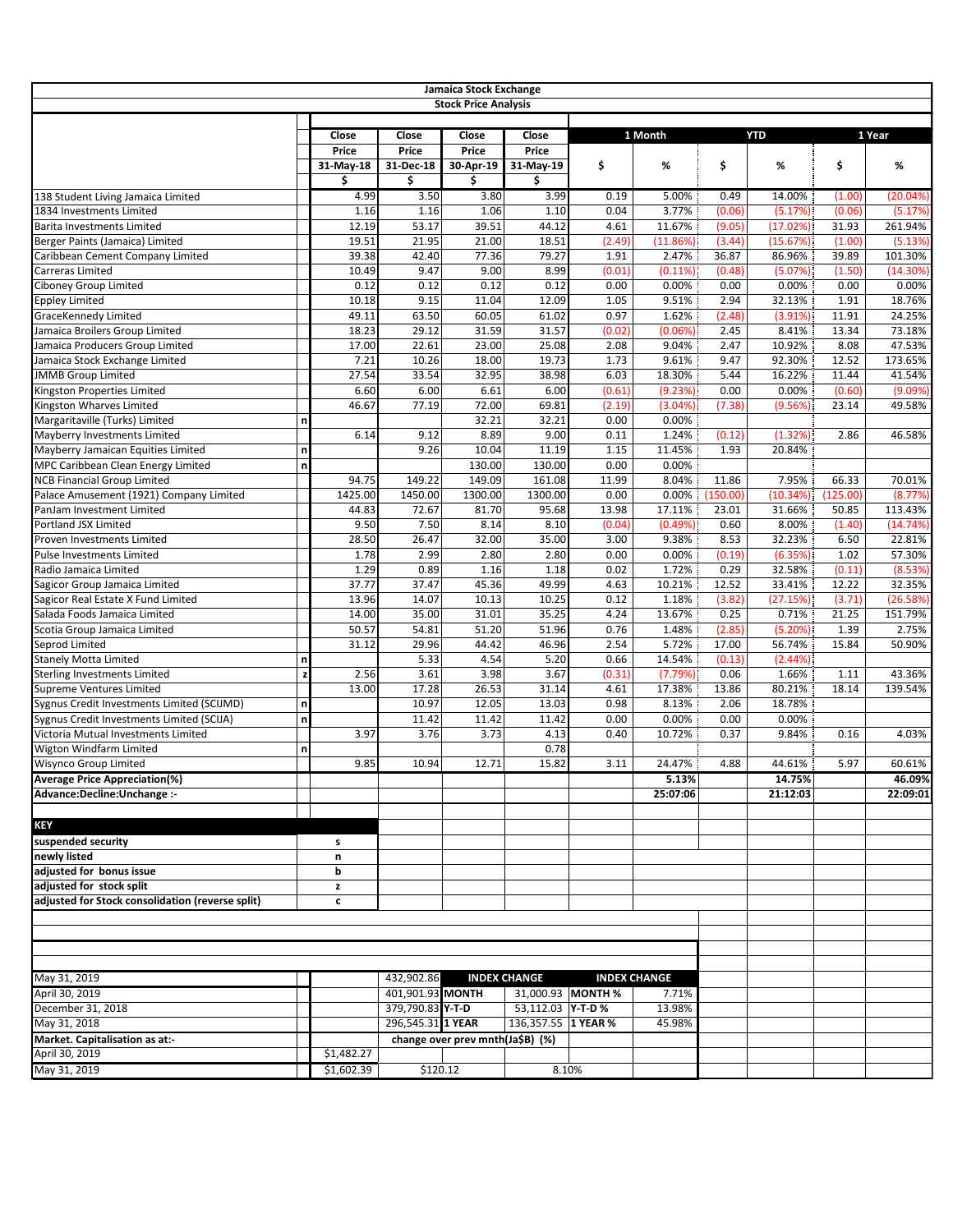|                                     |         |             |                    | <b>JAMAICA STOCK EXCHANGE</b>                 |          |             |                    |
|-------------------------------------|---------|-------------|--------------------|-----------------------------------------------|----------|-------------|--------------------|
|                                     |         |             |                    | <b>TOP TEN WINNERS &amp; LOSERS</b>           |          |             |                    |
|                                     |         |             |                    | (MAY 31, 2019)                                |          |             |                    |
|                                     |         |             | <b>CLOSE PRICE</b> |                                               |          |             | <b>CLOSE PRICE</b> |
| <b>TOP ADVANCING</b>                | %       | <b>OPEN</b> | <b>CLOSE</b>       | <b>TOP DECLINING</b>                          | %        | <b>OPEN</b> | <b>CLOSE</b>       |
|                                     |         | \$          | \$                 |                                               |          | \$          | \$                 |
|                                     |         |             |                    | <b>1 MONTH</b>                                |          |             |                    |
| Wisynco Group Limited               | 24.47%  | 12.71       |                    | 15.82 Berger Paints (Jamaica) Limited         | (11.86%  | 21.00       | 18.51              |
| <b>JMMB Group Limited</b>           | 18.30%  | 32.95       |                    | 38.98 Kingston Properties Limited             | (9.23%)  | 6.61        | 6.00               |
| Supreme Ventures Limited            | 17.38%  | 26.53       |                    | 31.14 Sterling Investments Limited            | (7.79%   | 3.98        | 3.67               |
| PanJam Investment Limited           | 17.11%  | 81.70       |                    | 95.68 Kingston Wharves Limited                | (3.04%   | 72.00       | 69.81              |
| <b>Stanely Motta Limited</b>        | 14.54%  | 4.54        |                    | 5.20 Portland JSX Limited                     | (0.49%)  | 8.14        | 8.10               |
| Salada Foods Jamaica Limited        | 13.67%  | 31.01       |                    | 35.25 Carreras Limited                        | (0.11%)  | 9.00        | 8.99               |
| Barita Investments Limited          | 11.67%  | 39.51       |                    | 44.12 Jamaica Broilers Group Limited          | (0.06%   | 31.59       | 31.57              |
| Mayberry Jamaican Equities Limited  | 11.45%  | 10.04       | 11.19              |                                               |          |             |                    |
| Victoria Mutual Investments Limited | 10.72%  | 3.73        | 4.13               |                                               |          |             |                    |
| Sagicor Group Jamaica Limited       | 10.21%  | 45.36       | 49.99              |                                               |          |             |                    |
|                                     |         |             |                    |                                               |          |             |                    |
|                                     |         |             |                    | YEAR-TO-DATE                                  |          |             |                    |
|                                     |         | \$          | \$                 |                                               |          | \$          | \$                 |
| Jamaica Stock Exchange Limited      | 92.30%  | 10.26       |                    | 19.73 Sagicor Real Estate X Fund Limited      | (27.15%) | 14.07       | 10.25              |
| Caribbean Cement Company Limited    | 86.96%  | 42.40       |                    | 79.27 Barita Investments Limited              | (17.02%) | 53.17       | 44.12              |
| Supreme Ventures Limited            | 80.21%  | 17.28       |                    | 31.14 Berger Paints (Jamaica) Limited         | (15.67%) | 21.95       | 18.51              |
| Seprod Limited                      | 56.74%  | 29.96       |                    | 46.96 Palace Amusement (1921) Company Limited | (10.34%) | 1450.00     | 1300.00            |
| Wisynco Group Limited               | 44.61%  | 10.94       |                    | 15.82 Kingston Wharves Limited                | (9.56%)  | 77.19       | 69.81              |
| Sagicor Group Jamaica Limited       | 33.41%  | 37.47       |                    | 49.99 Pulse Investments Limited               | (6.35%)  | 2.99        | 2.80               |
| Radio Jamaica Limited               | 32.58%  | 0.89        |                    | 1.18 Scotia Group Jamaica Limited             | (5.20%)  | 54.81       | 51.96              |
| Proven Investments Limited          | 32.23%  | 26.47       |                    | 35.00 1834 Investments Limited                | (5.17%)  | 1.16        | 1.10               |
| <b>Eppley Limited</b>               | 32.13%  | 9.15        |                    | 12.09 Carreras Limited                        | (5.07%   | 9.47        | 8.99               |
| PanJam Investment Limited           | 31.66%  | 72.67       |                    | 95.68 GraceKennedy Limited                    | (3.91%   | 63.50       | 61.02              |
|                                     |         |             |                    | 1 YEAR                                        |          |             |                    |
|                                     |         | \$          | \$                 |                                               |          | \$          | \$                 |
| Barita Investments Limited          | 261.94% | 12.19       |                    | 44.12 Sagicor Real Estate X Fund Limited      | (26.58%) | 13.96       | 10.25              |
| Jamaica Stock Exchange Limited      | 173.65% | 7.21        |                    | 19.73 138 Student Living Jamaica Limited      | (20.04%) | 4.99        | 3.99               |
| Salada Foods Jamaica Limited        | 151.79% | 14.00       |                    | 35.25 Portland JSX Limited                    | (14.74%) | 9.50        | 8.10               |
| Supreme Ventures Limited            | 139.54% | 13.00       |                    | 31.14 Carreras Limited                        | (14.30%) | 10.49       | 8.99               |
| PanJam Investment Limited           | 113.43% | 44.83       |                    | 95.68 Kingston Properties Limited             | (9.09%   | 6.60        | 6.00               |
| Caribbean Cement Company Limited    | 101.30% | 39.38       |                    | 79.27 Palace Amusement (1921) Company Limited | (8.77%)  | 1425.00     | 1300.00            |
| Jamaica Broilers Group Limited      | 73.18%  | 18.23       |                    | 31.57 Radio Jamaica Limited                   | (8.53%)  | 1.29        | 1.18               |
| <b>NCB Financial Group Limited</b>  | 70.01%  | 94.75       |                    | 161.08 1834 Investments Limited               | (5.17%)  | 1.16        | 1.10               |
| <b>Wisynco Group Limited</b>        | 60.61%  | 9.85        | 15.82              | Berger Paints (Jamaica) Limited               | (5.13%)  | 19.51       | 18.51              |
| <b>Pulse Investments Limited</b>    | 57.30%  | 1.78        | 2.80               |                                               |          |             |                    |

Legend:

1 month compares current month with previous month

Year-to-Date compares current month with December 2018

1 Year compares current month end with the corresponding month end last year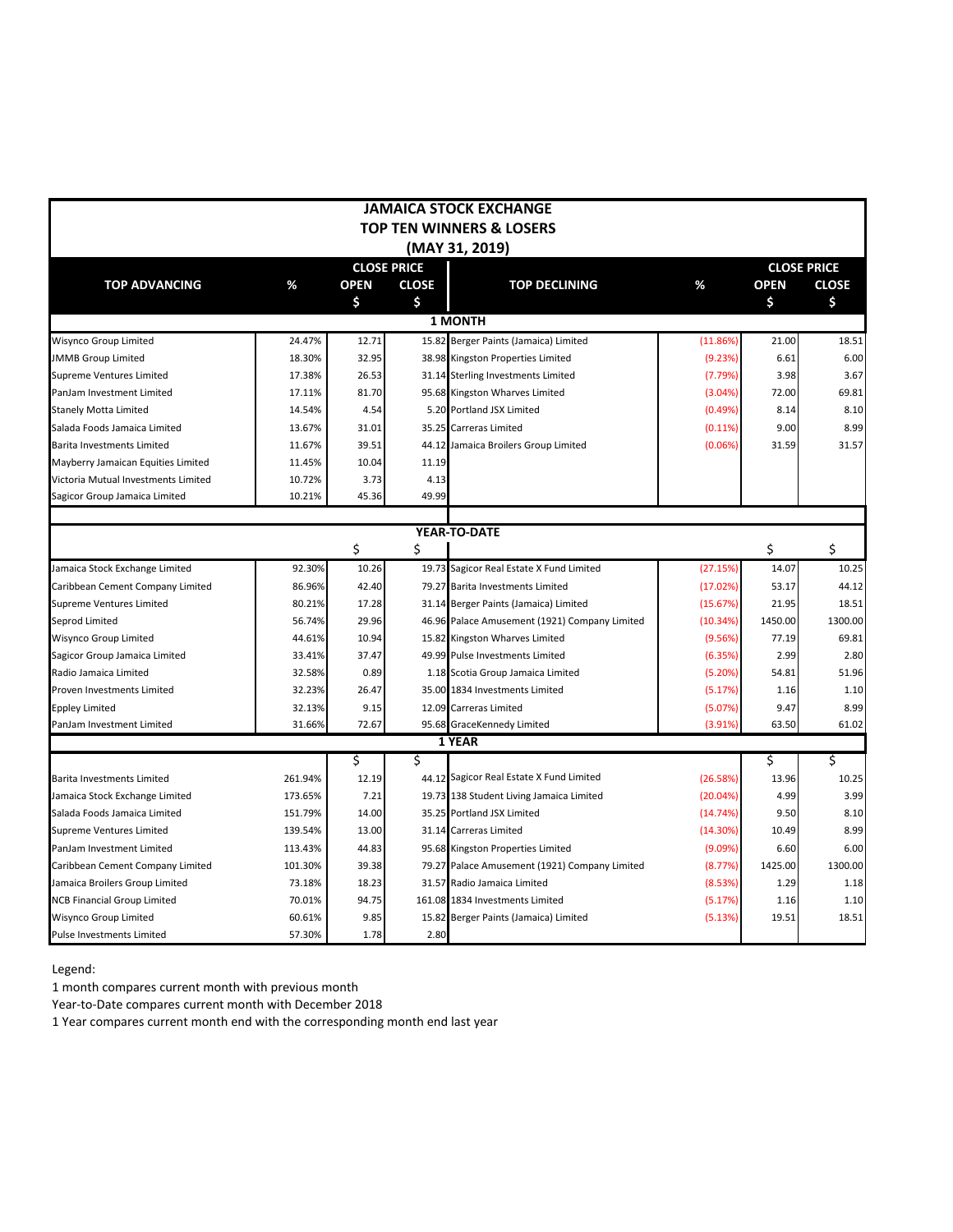|                                           |                               |               | Monthly Trading Statistics (2019 vs 2018) |                               |                               |               |                     |                               |
|-------------------------------------------|-------------------------------|---------------|-------------------------------------------|-------------------------------|-------------------------------|---------------|---------------------|-------------------------------|
|                                           |                               |               | <b>ORDINARY TRANSACTION</b>               |                               |                               |               |                     |                               |
| <b>Month</b>                              | No. of<br><b>Transactions</b> | Volume 2019   | <b>Value 2019</b>                         | Month-End<br><b>JSE Index</b> | No. of<br><b>Transactions</b> | Volume 2018   | <b>Value 2018</b>   | Month-End<br><b>JSE Index</b> |
| <b>JANUARY</b>                            | 6,350                         | 69,856,478    | \$1,913,728,548.84                        | 373,897.02                    | 6,720                         | 141,061,020   | \$2,764,791,218.26  | 287,863.81                    |
| <b>FEBRUARY</b>                           | 6,041                         | 180,974,247   | \$7,181,392,786.92                        | 387,078.59                    | 4,076                         | 113,524,005   | \$1,736,947,376.11  | 292,656.53                    |
| <b>MARCH</b>                              | 5,678                         | 290,725,900   | \$6,206,323,394.33                        | 388,276.86                    | 5,105                         | 364,011,479   | \$10,852,996,937.03 | 294,533.15                    |
| <b>APRIL</b>                              | 4,616                         | 96,753,812    | \$2,058,538,951.33                        | 401,901.93                    | 4,556                         | 338,858,521   | \$3,126,880,672.94  | 299,658.82                    |
| <b>MAY</b>                                | 10,195                        | 1,598,513,649 | \$8,275,742,328.89                        | 432,902.86                    | 4,354                         | 342,103,738   | \$8,679,659,402.56  | 296,545.31                    |
| <b>JUNE</b>                               |                               |               |                                           |                               | 3,964                         | 140,338,063   | \$3,012,441,232.59  | 305,736.38                    |
| <b>JULY</b>                               |                               |               |                                           |                               | 4,206                         | 128,666,588   | \$1,890,125,635.68  | 313,378.13                    |
| <b>AUGUST</b>                             |                               |               |                                           |                               | 4,920                         | 132,709,133   | \$2,314,622,784.12  | 329,428.09                    |
| <b>SEPTEMBER</b>                          |                               |               |                                           |                               | 5,260                         | 595,681,617   | \$8,864,467,304.62  | 358,320.06                    |
| <b>OCTOBER</b>                            |                               |               |                                           |                               | 6,643                         | 191,380,030   | \$3,138,768,469.58  | 365,133.84                    |
| <b>NOVEMBER</b>                           |                               |               |                                           |                               | 5,874                         | 262,781,855   | \$4,607,029,489.25  | 392,202.19                    |
| <b>DECEMBER</b>                           |                               |               |                                           |                               | 5,134                         | 460,940,651   | \$14,525,661,977.39 | 379,790.83                    |
| <b>TOTAL</b>                              | 32,880                        | 2,236,824,086 | \$25,635,726,010.31                       |                               | 60,812                        | 3,212,056,700 | \$65,514,392,500.13 |                               |
| Year Over Year (Month - Month Comparison) | 134.15%                       | 367.26%       | $-4.65%$                                  | 45.98%                        |                               |               |                     |                               |
| <b>Comparative Year-to-Date</b>           | -45.93%                       | $-30.36%$     | $-60.87%$                                 | 13.98%                        |                               |               |                     |                               |
| Avg. Daily Record (Y-T-D)                 | 313                           |               |                                           |                               | 239                           |               |                     |                               |
| Avg. Daily Volume/Value (Y-T-D)           |                               | 21,303,087    | \$244,149,772                             |                               |                               | 12,495,757    | \$261,166,112       |                               |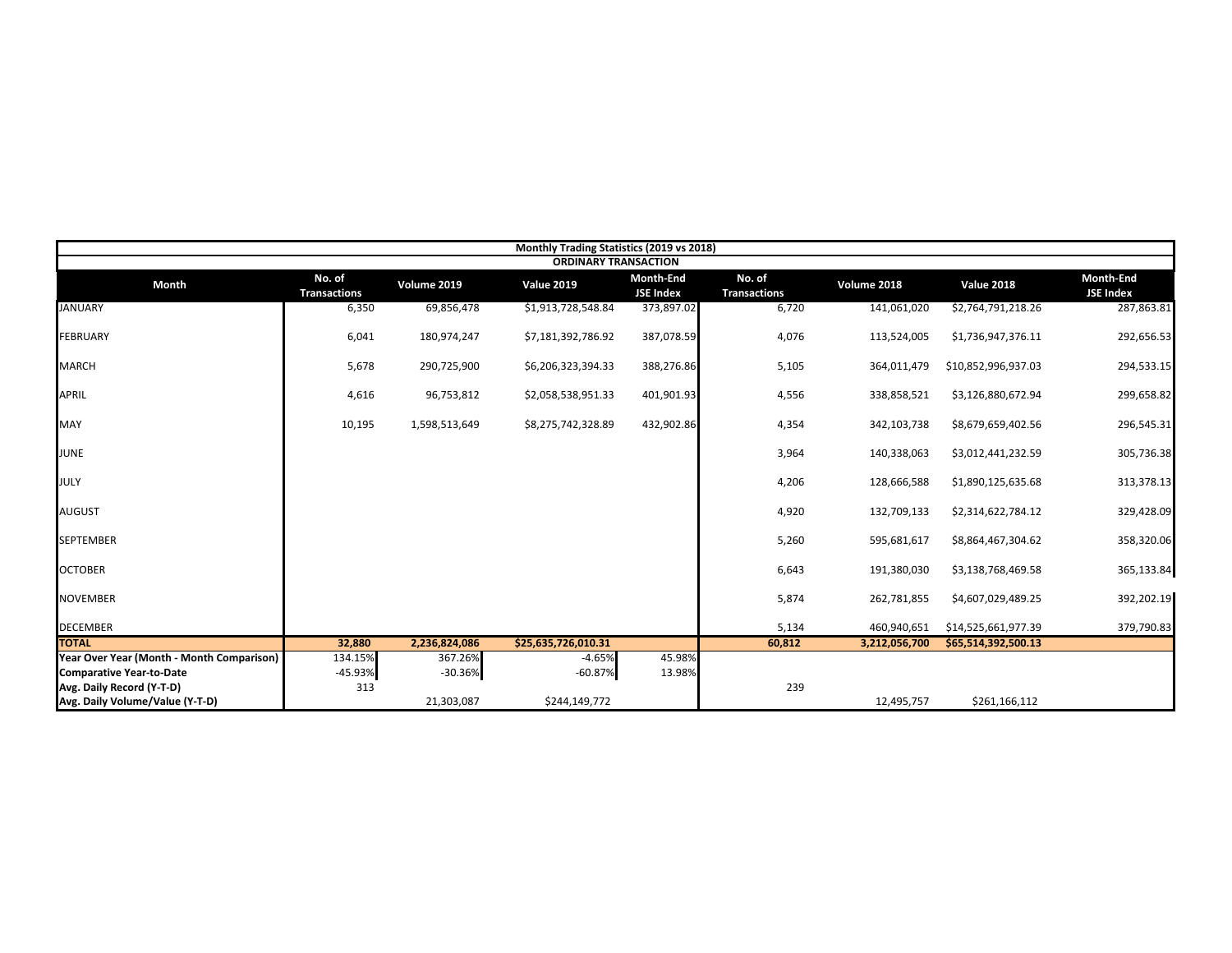|                                             |                               |               | <b>BLOCK TRANSACTIONS</b> |                               |               |                     |
|---------------------------------------------|-------------------------------|---------------|---------------------------|-------------------------------|---------------|---------------------|
|                                             | No. of<br><b>Transactions</b> | Volume 2019   | <b>Value 2019</b>         | No. of<br><b>Transactions</b> | Volume 2018   | <b>Value 2018</b>   |
| <b>JANUARY</b>                              | 0                             | 0             | \$0.00                    | $\overline{2}$                | 294,015       | 920120.25           |
| <b>FEBRUARY</b>                             | 14                            | 110,552,513   | \$2,363,374,678.20        | $\mathbf{1}$                  | 952,696       | \$33,106,186.00     |
| <b>MARCH</b>                                | 6                             | 5,700,477     | \$585,446,296.99          | 17                            | 1,762,206,251 | \$3,933,270,626.55  |
| <b>APRIL</b>                                | $\mathbf{1}$                  | 19,400        | \$766,300.00              | 31                            | 46,143,780    | \$547,829,847.74    |
| <b>MAY</b>                                  | 13                            | 10,711,433    | \$12,980,847.15           | $\overline{4}$                | 283,599       | \$2,140,561.10      |
| <b>JUNE</b>                                 |                               |               |                           | 3                             | 88,200        | \$2,482,878.00      |
| JULY                                        |                               |               |                           | $\mathbf 0$                   | 0             | \$0.00              |
| <b>AUGUST</b>                               |                               |               |                           | 5                             | 334,804,951   | \$3,080,155,183.23  |
| <b>SEPTEMBER</b>                            |                               |               |                           | 3                             | 300,750       | \$5,058,852.90      |
| <b>OCTOBER</b>                              |                               |               |                           | $\mathbf{1}$                  | 29,000        | \$1,218,000.00      |
| <b>NOVEMBER</b>                             |                               |               |                           | 13                            | 92,909,034    | \$2,337,954,832.51  |
| <b>DECEMBER</b>                             |                               |               |                           | $\overline{4}$                | 121,455       | \$11,012,507.65     |
| <b>TOTAL(BLOCK)</b>                         | 34                            | 126,983,823   | \$2,962,568,122.34        | 84                            | 2,238,133,731 | \$9,955,149,595.93  |
| % of Total Activity                         | 0.10%                         | 5.37%         | 10.36%                    | 0.14%                         | 41.07%        | 13.19%              |
| % change on previous year                   | $-59.52%$                     | $-94.33%$     | $-70.24%$                 |                               |               |                     |
| <b>TOTAL(ORD.&amp; BLOCK)</b>               | 32,914                        | 2,363,807,909 | \$28,598,294,132.65       | 60,896                        | 5,450,190,431 | \$75,469,542,096.06 |
| % change on previous year                   | 32.37%                        | $-23.98%$     | $-9.72%$                  |                               |               |                     |
| % change of total activity on previous year | $-45.95%$                     | $-56.63%$     | $-62.11%$                 |                               |               |                     |

**Number of trading days (YTD) 105 Number of trading days (2018) 251**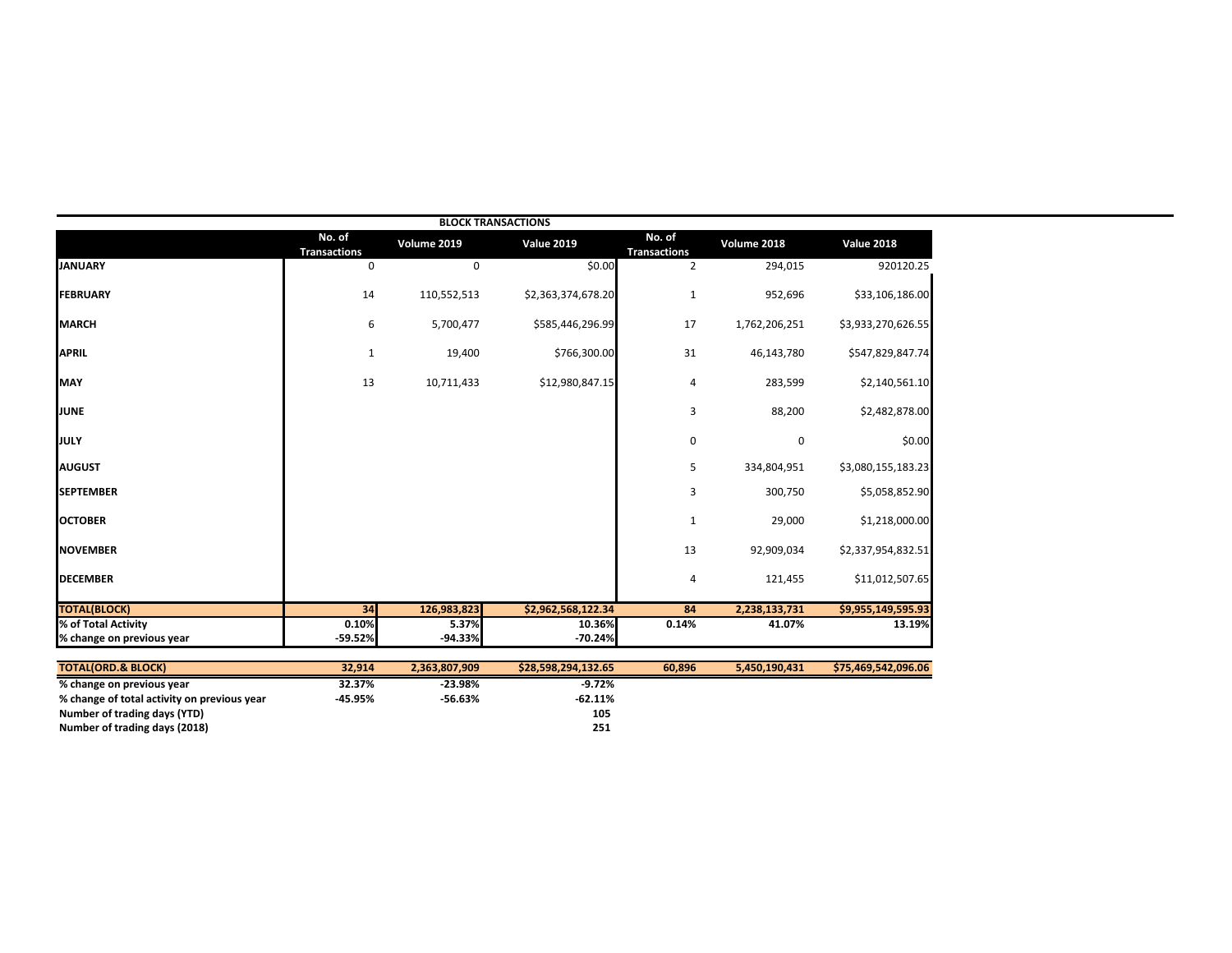| <b>JUNIOR MARKET</b>                      |                               |               |                    |                                   |                               |               |                    |                            |
|-------------------------------------------|-------------------------------|---------------|--------------------|-----------------------------------|-------------------------------|---------------|--------------------|----------------------------|
|                                           | No. of<br><b>Transactions</b> | Volume 2019   | <b>Value 2019</b>  | <b>Month-End</b><br>Jr. Mkt Index | No. of<br><b>Transactions</b> | Volume 2018   | <b>Value 2018</b>  | Month-End<br>Jr. Mkt Index |
| <b>JANUARY</b>                            | 3,462                         | 1,160,628,723 | \$3,762,516,533.98 | 3,118.27                          | 2,386                         | 60,217,611    | \$235,432,245.80   | 2,922.27                   |
| <b>FEBRUARY</b>                           | 2,871                         | 125,845,416   | \$363,687,910.84   | 3,127.64                          | 2,546                         | 136,495,040   | \$664,439,126.12   | 2,924.98                   |
| <b>MARCH</b>                              | 2,580                         | 103,252,604   | \$412,751,508.41   | 3,092.02                          | 2,422                         | 71,209,024    | \$293,829,861.47   | 2,958.55                   |
| <b>APRIL</b>                              | 1,944                         | 43,277,880    | \$156,095,340.47   | 2,941.54                          | 1,745                         | 51,323,589    | \$213,868,752.08   | 2,988.88                   |
| <b>MAY</b>                                | 2,761                         | 46,408,381    | \$184,409,459.56   | 3,077.23                          | 1,975                         | 109,230,140   | \$644,749,568.10   | 2,949.87                   |
| <b>JUNE</b>                               |                               |               |                    |                                   | 1,862                         | 66,283,017    | \$318,246,120.73   | 3,037.56                   |
| JULY                                      |                               |               |                    |                                   | 1,760                         | 76,567,229    | \$318,191,384.69   | 3,102.12                   |
| <b>AUGUST</b>                             |                               |               |                    |                                   | 2,789                         | 131,018,985   | \$687,908,312.42   | 3,250.47                   |
| <b>SEPTEMBER</b>                          |                               |               |                    |                                   | 3.171                         | 253.302.965   | \$1.365.009.241.48 | 3,395.00                   |
| <b>OCTOBER</b>                            |                               |               |                    |                                   | 2,671                         | 40,472,302    | \$198,237,749.20   | 3,306.52                   |
| <b>NOVEMBER</b>                           |                               |               |                    |                                   | 2,006                         | 97,523,142    | \$309,807,597.26   | 3,182.31                   |
| <b>DECEMBER</b>                           |                               |               |                    |                                   | 1,505                         | 60,621,101    | \$328,123,744.00   | 3,246.81                   |
| <b>TOTAL (JUNIOR)</b>                     | 13.618                        | 1.479.413.004 | \$4,879,460,753,26 |                                   | 26.838                        | 1.154.264.145 | \$5,577,843,703.35 |                            |
| Year Over Year (Month - Month Comparison) | 39.80%                        | $-57.51%$     | $-71.40%$          | 4.32%                             |                               |               |                    |                            |
| <b>Comparative Year-to-Date</b>           | $-49.26%$                     | 28.17%        | $-12.52%$          | $-5.22%$                          |                               |               |                    |                            |
| Avg. Daily Record (Y-T-D)                 | 130                           |               |                    |                                   | 106                           |               |                    |                            |
| Avg. Daily Volume/Value (Y-T-D)           |                               | 14.089.648    | \$46.471.054.79    |                                   |                               | 4.119.956     | \$19.733.841.86    |                            |

|                               |                               | <b>BLOCK TRANSACTIONS</b> |                    |                               |                |                    |
|-------------------------------|-------------------------------|---------------------------|--------------------|-------------------------------|----------------|--------------------|
|                               | No. of<br><b>Transactions</b> | Volume 2019               | <b>Value 2019</b>  | No. of<br><b>Transactions</b> | Volume 2018    | <b>Value 2018</b>  |
| <b>JANUARY</b>                | $\overline{0}$                | $\overline{0}$            | \$0.00             | $\overline{0}$                | $\overline{0}$ | \$0.00             |
| <b>FEBRUARY</b>               | $\mathbf 0$                   | $\mathbf 0$               | \$0.00             | $\mathbf{1}$                  | 17,670,000     | \$35,340,000.00    |
| <b>MARCH</b>                  | 0                             | 0                         | \$0.00             | 4                             | 27,804,673     | \$138,438,678.19   |
| <b>APRIL</b>                  | з                             | 4,705,800                 | \$33,222,948.00    | $\mathbf 0$                   | $\mathbf 0$    | \$0.00             |
| MAY                           | $\mathbf 0$                   | 0                         | \$0.00             | $\mathbf 0$                   | $\mathbf 0$    | \$0.00             |
| <b>JUNE</b>                   |                               |                           |                    | $\overline{\mathbf{2}}$       | 215,978,588    | \$97,190,364.60    |
| JULY                          |                               |                           |                    | $\mathbf 0$                   | $\mathbf 0$    | \$0.00             |
| <b>AUGUST</b>                 |                               |                           |                    | $\mathbf 0$                   | $\mathbf 0$    | \$0.00             |
| <b>SEPTEMBER</b>              |                               |                           |                    | $\mathbf 0$                   | $\mathbf 0$    | \$0.00             |
| <b>OCTOBER</b>                |                               |                           |                    | $\mathbf 0$                   | $\mathbf 0$    | \$0.00             |
| <b>NOVEMBER</b>               |                               |                           |                    | $\mathbf 0$                   | $\mathbf 0$    | \$0.00             |
| <b>DECEMBER</b>               |                               |                           |                    | $\mathbf 0$                   | $\mathbf 0$    | \$0.00             |
| <b>TOTAL(BLOCK)</b>           | $\overline{\mathbf{3}}$       | 4,705,800                 | \$33,222,948.00    | $\overline{7}$                | 261,453,261    | 270,969,042.79     |
| % of Total Activity           | 0.02%                         | 0.32%                     | 0.68%              | 0.03%                         | 18.47%         | 4.63%              |
| <b>TOTAL(ORD.&amp; BLOCK)</b> | 13,621                        | 1,484,118,804             | \$4,912,683,701.26 | 26.845                        | 1,415,717,406  | \$5,848,812,746.14 |
|                               |                               |                           |                    |                               |                |                    |

**Monthly Trading Statistics (2019 vs 2018) for the Junior Market**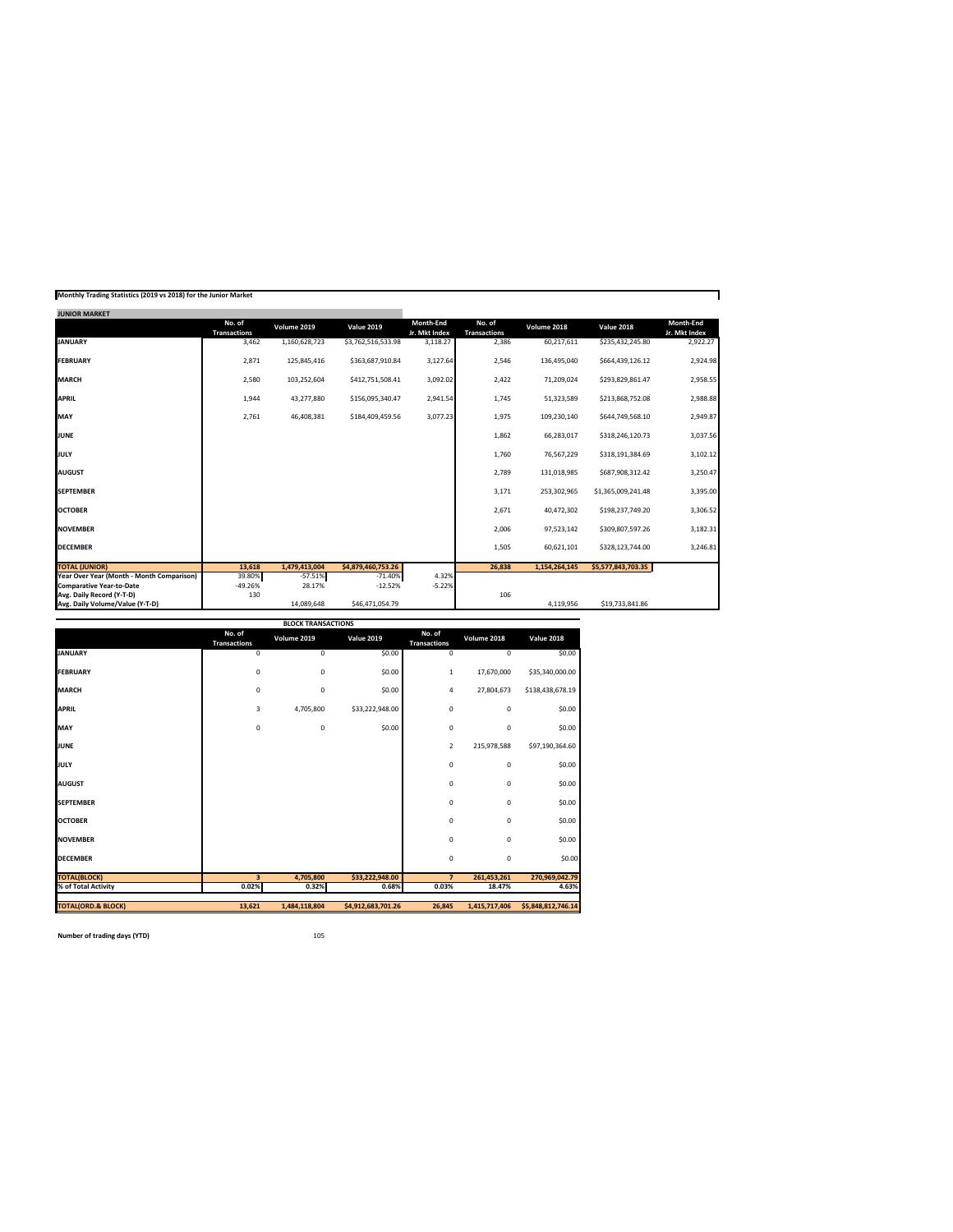|                                                                           |   |                 |                     | Jamaica Stock Exchange           |                  |                     |                  |                  |                      |              |                    |
|---------------------------------------------------------------------------|---|-----------------|---------------------|----------------------------------|------------------|---------------------|------------------|------------------|----------------------|--------------|--------------------|
|                                                                           |   |                 |                     | <b>Stock Price Analysis</b>      |                  |                     |                  |                  |                      |              |                    |
|                                                                           |   |                 |                     |                                  |                  |                     |                  |                  |                      |              |                    |
|                                                                           |   | Close           | Close               | Close                            | Close            |                     | 1 Month          |                  | <b>YTD</b>           | 1 Year       | 1 Year             |
|                                                                           |   | Price           | Price               | Price                            | Price            |                     |                  |                  |                      |              |                    |
|                                                                           |   | 31-May-18       | 31-Dec-18           | 30-Apr-19                        | 31-May-19        | \$                  | %                | \$               | %                    | \$           | %                  |
|                                                                           |   | \$              | \$                  | \$                               | \$               |                     |                  |                  |                      |              |                    |
| <b>Access Financial Services Limited</b>                                  |   | 47.43           | 50.56               | 42.55                            | 43.20            | 0.65                | 1.53%            | (7.36)           | (14.56%)             | (4.23)       | (8.92%)            |
| AMG Packaging & Paper Company Limited                                     |   | 2.00            | 1.90<br>5.04        | 2.20                             | 2.00<br>4.50     | (0.20)              | (9.09%)          | 0.10             | 5.26%                | 0.00         | 0.00%              |
| <b>Blue Power Group Limited</b><br>CAC 2000 Limited                       |   | 3.70<br>8.90    | 16.92               | 4.30<br>11.25                    | 10.45            | 0.20<br>(0.80)      | 4.65%<br>(7.11%) | (0.54)<br>(6.47) | (10.71%)<br>(38.24%) | 0.80<br>1.55 | 21.62%<br>17.42%   |
| Cargo Handlers Limited                                                    |   | 10.00           | 15.00               | 11.00                            | 9.32             | (1.68)              | (15.27%)         | (5.68)           | (37.87%)             | (0.68)       | (6.80%             |
| Caribbean Cream Limited                                                   |   | 5.74            | 5.82                | 5.27                             | 5.95             | 0.68                | 12.90%           | 0.13             | 2.23%                | 0.21         | 3.66%              |
| Caribbean Flavours & Fragrances Limited                                   |   | 10.00           | 19.00               | 16.50                            | 16.42            | (0.08)              | (0.48%)          | (2.58)           | (13.58%)             | 6.42         | 64.20%             |
| Caribbean Producers Jamaica Limited                                       |   | 4.99            | 4.87                | 4.58                             | 4.31             | (0.27)              | (5.90%)          | (0.56)           | (11.50%)             | (0.68)       | (13.63%)           |
| Consolidated Bakeries (Jamaica) Limited                                   |   | 1.99            | 1.70                | 1.80                             | 2.00             | 0.20                | 11.11%           | 0.30             | 17.65%               | 0.01         | 0.50%              |
| Derrimon Trading Company Limited                                          | z | 0.90            | 2.53                | 2.76                             | 2.89             | 0.13                | 4.71%            | 0.36             | 14.23%               | 1.99         | 219.69%            |
| Dolphin Cove Limited                                                      |   | 17.28           | 16.50               | 12.05                            | 12.05            | 0.00                | 0.00%            | (4.45)           | (26.97%)             | (5.23)       | (30.27%)           |
| <b>Elite Diagnostics Limited</b>                                          |   | 3.15            | 2.92                | 2.95                             | 3.76             | 0.81                | 27.46%           | 0.84             | 28.77%               | 0.61         | 19.37%             |
| <b>Everything Fresh Limited</b>                                           | n |                 | 1.55                | 1.48                             | 1.51             | 0.03                | 2.03%            | (0.04)           | (2.58%)              |              |                    |
| <b>Express Catering Limited</b>                                           |   | 6.10            | 8.00                | 7.36                             | 7.50             | 0.14                | 1.90%            | (0.50)           | (6.25%)              | 1.40         | 22.95%             |
| Fontana Limited                                                           | n |                 |                     | 3.99                             | 4.34             | 0.35                | 8.77%            |                  |                      |              |                    |
| <b>FosRich Company Limited</b>                                            |   | 2.56            | 3.88                | 4.00                             | 4.86             | 0.86                | 21.50%           | 0.98             | 25.26%               | 2.30         | 89.84%             |
| General Accident Insurance Company Limited                                |   | 3.43            | 3.54                | 4.00                             | 4.20             | 0.20                | 5.00%            | 0.66             | 18.64%               | 0.77         | 22.45%             |
| <b>GWEST Corporation Limited</b>                                          |   | 2.15            | 1.42                | 1.35                             | 1.31             | (0.04)              | (2.96%)          | (0.11)           | (7.75%)              | (0.84)       | (39.07%)           |
| Honey Bun (1982) Limited                                                  |   | 4.68            | 3.90                | 3.99                             | 4.99             | 1.00                | 25.06%           | 1.09             | 27.95%               | 0.31         | 6.62%              |
| iCreate Limited                                                           | n |                 |                     | 0.89                             | 0.75             | (0.14)              | (15.73%)         |                  |                      |              |                    |
| Indies Pharma Jamaica Limited                                             | n |                 | 3.18                | 3.16<br>3.42                     | 3.14<br>3.50     | (0.02)              | (0.63%)          | (0.04)           | (1.26%)<br>(28.57%)  |              |                    |
| IronRock Insurance Company Limited<br><b>ISP Finance Services Limited</b> |   | 3.05<br>17.00   | 4.90<br>20.00       | 12.50                            | 19.63            | 0.08<br>7.13        | 2.34%<br>57.04%  | (1.40)<br>(0.37) | (1.85%)              | 0.45<br>2.63 | 14.75%<br>15.47%   |
| Jamaican Teas Limited                                                     |   | 4.85            | 4.50                | 3.54                             | 4.15             | 0.61                | 17.23%           | (0.35)           | (7.78%)              | (0.70)       | (14.43%)           |
| Jetcon Corporation Limited                                                |   | 4.05            | 3.04                | 2.36                             | 1.95             | (0.41)              | (17.37%)         | (1.09)           | (35.86%)             | (2.10)       | (51.85%)           |
| K.L.E. Group Limited                                                      |   | 2.85            | 3.15                | 2.50                             | 2.00             | (0.50)              | $(20.00\%)$      | (1.15)           | (36.51%)             | (0.85)       | (29.82%)           |
| Key Insurance Company Limited                                             |   | 2.86            | 4.00                | 3.25                             | 3.35             | 0.10                | 3.08%            | (0.65)           | (16.25%)             | 0.49         | 17.13%             |
| Knutsford Express Services Limited                                        |   | 12.51           | 13.00               | 12.00                            | 12.46            | 0.46                | 3.83%            | (0.54)           | (4.15%)              | (0.05)       | $(0.40\%)$         |
| Lasco Distributors Limited                                                |   | 4.04            | 3.89                | 3.69                             | 3.53             | (0.16)              | (4.34%)          | (0.36)           | (9.25%)              | (0.51)       | (12.62%)           |
| Lasco Financial Services Limited                                          |   | 5.25            | 4.50                | 4.10                             | 4.89             | 0.79                | 19.27%           | 0.39             | 8.67%                | (0.36)       | (6.86%)            |
| Lasco Manufacturing Limited                                               |   | 4.00            | 3.70                | 3.18                             | 3.75             | 0.57                | 17.92%           | 0.05             | 1.35%                | (0.25)       | (6.25%)            |
| Main Event Entertainment Group Limited                                    |   | 7.76            | 6.97                | 5.03                             | 5.37             | 0.34                | 6.76%            | (1.60)           | (22.96%)             | (2.39)       | (30.80%)           |
| Medical Disposables & Supplies Limited                                    |   | 4.62            | 7.48                | 6.50                             | 5.50             | (1.00)              | (15.38%)         | (1.98)           | (26.47%)             | 0.88         | 19.05%             |
| Paramount Trading (Jamaica) Limited                                       |   | 2.88            | 2.90                | 2.25                             | 2.10             | (0.15)              | (6.67%)          | (0.80)           | (27.59%)             | (0.78)       | (27.08%)           |
| SSL Venture Capital Jamaica Limited                                       |   | 0.45            | 1.95                | 1.52                             | 1.64             | 0.12                | 7.89%            | (0.31)           | (15.90%)             | 1.19         | 264.44%            |
| Stationery and Office Supplies Limited                                    |   | 8.06            | 8.35                | 6.85                             | 9.04             | 2.19                | 31.97%           | 0.69             | 8.26%                | 0.98         | 12.16%             |
| Sweet River Abattoir & Supplies Company                                   |   | 3.80            | 3.50                | 3.00                             | 3.02             | 0.02                | 0.67%            | (0.48)           | (13.71%)             | (0.78)       | (20.53%)           |
| tTech Limited                                                             |   | 5.99            | 4.59                | 5.15                             | 5.71             | 0.56                | 10.87%           | 1.12             | 24.40%               | (0.28)       | (4.67%)            |
| <b>Average Price Appreciation(%)</b>                                      |   |                 |                     |                                  |                  |                     | 4.86%            |                  | $-6.54%$<br>12:24:00 |              | 15.51%<br>17:16:01 |
| Advance:Decline:Unchange :-                                               |   |                 |                     |                                  |                  |                     | 24:13:01         |                  |                      |              |                    |
|                                                                           |   |                 |                     |                                  |                  |                     |                  |                  |                      |              |                    |
|                                                                           |   |                 |                     |                                  |                  |                     |                  |                  |                      |              |                    |
| <b>KEY</b>                                                                |   |                 |                     |                                  |                  |                     |                  |                  |                      |              |                    |
| suspended security                                                        |   | s               |                     |                                  |                  |                     |                  |                  |                      |              |                    |
| newly listed                                                              |   | n               |                     |                                  |                  |                     |                  |                  |                      |              |                    |
| adjusted for bonus issue                                                  |   | b               |                     |                                  |                  |                     |                  |                  |                      |              |                    |
| adjusted for stock split                                                  |   | z               |                     |                                  |                  |                     |                  |                  |                      |              |                    |
| adjusted for Stock consolidation (reverse split)                          |   | c               |                     |                                  |                  |                     |                  |                  |                      |              |                    |
|                                                                           |   |                 |                     |                                  |                  |                     |                  |                  |                      |              |                    |
|                                                                           |   |                 |                     |                                  |                  |                     |                  |                  |                      |              |                    |
|                                                                           |   |                 |                     |                                  |                  |                     |                  |                  |                      |              |                    |
|                                                                           |   |                 |                     |                                  |                  |                     |                  |                  |                      |              |                    |
| May 31, 2019                                                              |   | 3,077.23        | <b>INDEX CHANGE</b> |                                  |                  | <b>INDEX CHANGE</b> |                  |                  |                      |              |                    |
| April 30, 2019                                                            |   |                 | 2,941.54 MONTH      |                                  | 135.69 MONTH %   | 4.61%               |                  |                  |                      |              |                    |
| December 29, 2018                                                         |   | 3,246.81 Y-T-D  |                     |                                  | (169.58) Y-T-D % | (5.22%)             |                  |                  |                      |              |                    |
| May 31, 2018                                                              |   | 2,949.87 1 YEAR |                     |                                  | 127.36 1 YEAR %  | 4.32%               |                  |                  |                      |              |                    |
| Market. Capitalisation as at:-                                            |   | Ja\$M           |                     | change over prev mnth(Ja\$M) (%) |                  |                     |                  |                  |                      |              |                    |
| April 30, 2019                                                            |   | \$128,998.35    |                     |                                  |                  |                     |                  |                  |                      |              |                    |
| May 31, 2019                                                              |   | \$134,948.57    | \$5,950.22          |                                  | 4.61%            |                     |                  |                  |                      |              |                    |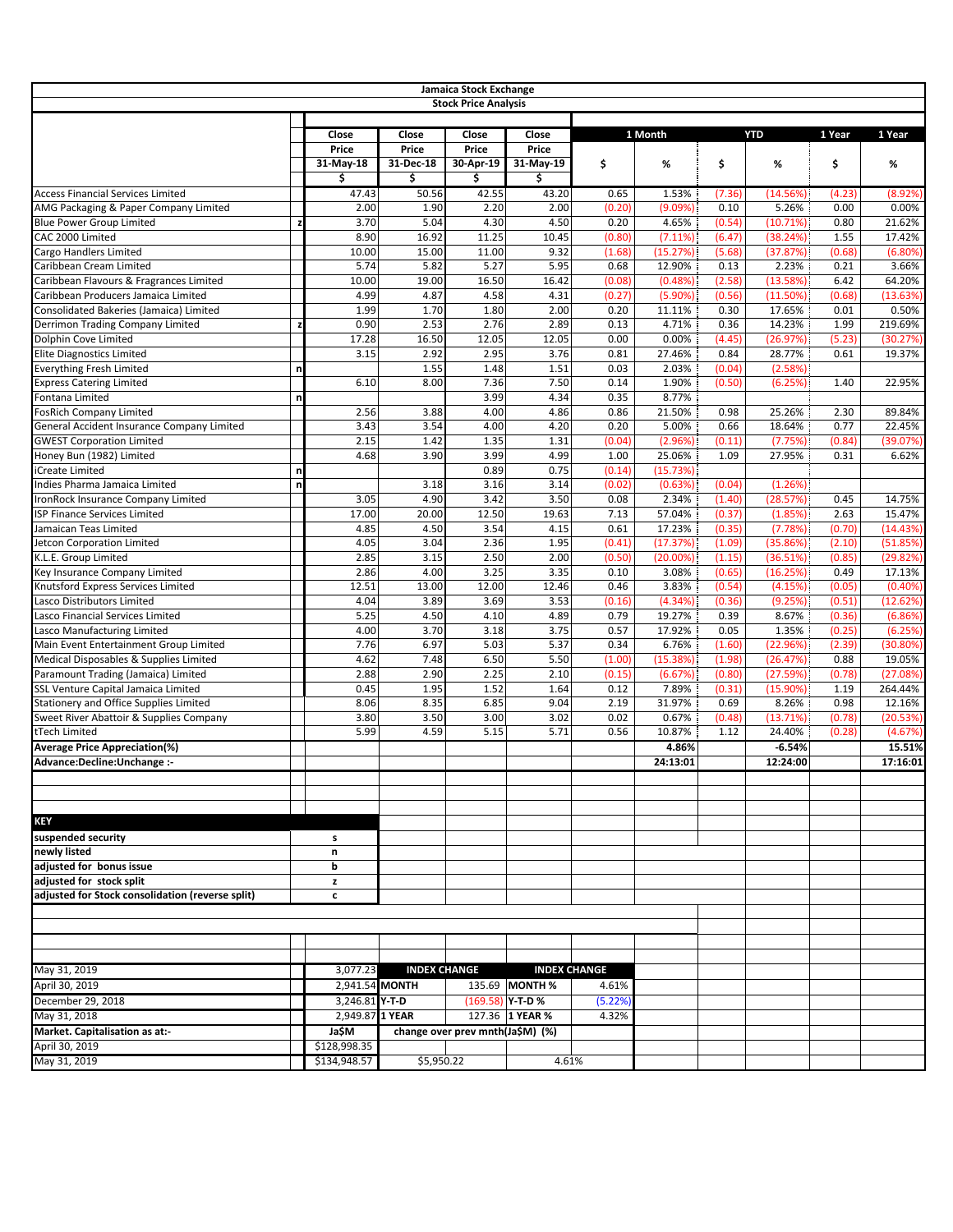|                                            |         |                    |                | <b>JAMAICA STOCK EXCHANGE</b>                |             |                    |              |  |  |  |  |
|--------------------------------------------|---------|--------------------|----------------|----------------------------------------------|-------------|--------------------|--------------|--|--|--|--|
|                                            |         |                    |                | TOP WINNERS & LOSERS (JUNIOR MARKET)         |             |                    |              |  |  |  |  |
|                                            |         |                    | (MAY 31, 2019) |                                              |             |                    |              |  |  |  |  |
|                                            |         | <b>CLOSE PRICE</b> |                |                                              |             | <b>CLOSE PRICE</b> |              |  |  |  |  |
| <b>TOP ADVANCING</b>                       | %       | <b>OPEN</b>        | <b>CLOSE</b>   | <b>TOP DECLINING</b>                         | %           | <b>OPEN</b>        | <b>CLOSE</b> |  |  |  |  |
|                                            |         | \$                 | \$             |                                              |             | \$                 | \$           |  |  |  |  |
|                                            |         |                    | 1 MONTH        |                                              |             |                    |              |  |  |  |  |
| <b>ISP Finance Services Limited</b>        | 57.04%  | 12.50              |                | 19.63 K.L.E. Group Limited                   | $(20.00\%)$ | 2.50               | 2.00         |  |  |  |  |
| Stationery and Office Supplies Limited     | 31.97%  | 6.85               |                | 9.04 Jetcon Corporation Limited              | (17.37%)    | 2.36               | 1.95         |  |  |  |  |
| <b>Elite Diagnostics Limited</b>           | 27.46%  | 2.95               |                | 3.76 ICreate Limited                         | (15.73%)    | 0.89               | 0.75         |  |  |  |  |
| Honey Bun (1982) Limited                   | 25.06%  | 3.99               |                | 4.99 Medical Disposables & Supplies Limited  | (15.38%)    | 6.50               | 5.50         |  |  |  |  |
| <b>FosRich Company Limited</b>             | 21.50%  | 4.00               |                | 4.86 Cargo Handlers Limited                  | (15.27%)    | 11.00              | 9.32         |  |  |  |  |
| Lasco Financial Services Limited           | 19.27%  | 4.10               |                | 4.89 AMG Packaging & Paper Company Limited   | (9.09%)     | 2.20               | 2.00         |  |  |  |  |
| Lasco Manufacturing Limited                | 17.92%  | 3.18               |                | 3.75 CAC 2000 Limited                        | (7.11%)     | 11.25              | 10.45        |  |  |  |  |
| Jamaican Teas Limited                      | 17.23%  | 3.54               |                | 4.15 Paramount Trading (Jamaica) Limited     | (6.67%)     | 2.25               | 2.10         |  |  |  |  |
| Caribbean Cream Limited                    | 12.90%  | 5.27               |                | 5.95 Caribbean Producers Jamaica Limited     | $(5.90\%)$  | 4.58               | 4.31         |  |  |  |  |
| Consolidated Bakeries (Jamaica) Limited    | 11.11%  | 1.80               |                | 2.00 Lasco Distributors Limited              | (4.34%)     | 3.69               | 3.53         |  |  |  |  |
| YEAR-TO-DATE                               |         |                    |                |                                              |             |                    |              |  |  |  |  |
|                                            |         | \$                 | \$             |                                              |             | \$                 | \$           |  |  |  |  |
| <b>Elite Diagnostics Limited</b>           | 28.77%  | 2.92               |                | 3.76 CAC 2000 Limited                        | (38.24%)    | 16.92              | 10.45        |  |  |  |  |
| Honey Bun (1982) Limited                   | 27.95%  | 3.90               |                | 4.99 Cargo Handlers Limited                  | (37.87%)    | 15.00              | 9.32         |  |  |  |  |
| <b>FosRich Company Limited</b>             | 25.26%  | 3.88               |                | 4.86 K.L.E. Group Limited                    | (36.51%)    | 3.15               | 2.00         |  |  |  |  |
| tTech Limited                              | 24.40%  | 4.59               |                | 5.71 Jetcon Corporation Limited              | (35.86%)    | 3.04               | 1.95         |  |  |  |  |
| General Accident Insurance Company Limited | 18.64%  | 3.54               |                | 4.20 IronRock Insurance Company Limited      | (28.57%)    | 4.90               | 3.50         |  |  |  |  |
| Consolidated Bakeries (Jamaica) Limited    | 17.65%  | 1.70               |                | 2.00 Paramount Trading (Jamaica) Limited     | (27.59%)    | 2.90               | 2.10         |  |  |  |  |
| Derrimon Trading Company Limited           | 14.23%  | 2.53               |                | 2.89 Dolphin Cove Limited                    | (26.97%)    | 16.50              | 12.05        |  |  |  |  |
| Lasco Financial Services Limited           | 8.67%   | 4.50               |                | 4.89 Medical Disposables & Supplies Limited  | (26.47%)    | 7.48               | 5.50         |  |  |  |  |
| Stationery and Office Supplies Limited     | 8.26%   | 8.35               |                | 9.04 Main Event Entertainment Group Limited  | (22.96%)    | 6.97               | 5.37         |  |  |  |  |
| AMG Packaging & Paper Company Limited      | 5.26%   | 1.90               |                | 2.00 Key Insurance Company Limited           | (16.25%)    | 4.00               | 3.35         |  |  |  |  |
|                                            |         |                    | 1 YEAR         |                                              |             |                    |              |  |  |  |  |
|                                            |         | \$                 | \$             |                                              |             | \$                 | \$           |  |  |  |  |
| SSL Venture Capital Jamaica Limited        | 264.44% | 0.45               |                | 1.64 Jetcon Corporation Limited              | (51.85%)    | 4.05               | 1.95         |  |  |  |  |
| Derrimon Trading Company Limited           | 219.69% | 0.90               |                | 2.89 GWEST Corporation Limited               | (39.07%)    | 2.15               | 1.31         |  |  |  |  |
| <b>FosRich Company Limited</b>             | 89.84%  | 2.56               |                | 4.86 Main Event Entertainment Group Limited  | (30.80%)    | 7.76               | 5.37         |  |  |  |  |
| Caribbean Flavours & Fragrances Limited    | 64.20%  | 10.00              |                | 16.42 Dolphin Cove Limited                   | (30.27%)    | 17.28              | 12.05        |  |  |  |  |
| <b>Express Catering Limited</b>            | 22.95%  | 6.10               |                | 7.50 K.L.E. Group Limited                    | (29.82%)    | 2.85               | 2.00         |  |  |  |  |
| General Accident Insurance Company Limited | 22.45%  | 3.43               |                | 4.20 Paramount Trading (Jamaica) Limited     | (27.08%)    | 2.88               | 2.10         |  |  |  |  |
| <b>Blue Power Group Limited</b>            | 21.62%  | 3.70               |                | 4.50 Sweet River Abattoir & Supplies Company | (20.53%)    | 3.80               | 3.02         |  |  |  |  |
| <b>Elite Diagnostics Limited</b>           | 19.37%  | 3.15               |                | 3.76 Jamaican Teas Limited                   | (14.43%)    | 4.85               | 4.15         |  |  |  |  |
| Medical Disposables & Supplies Limited     | 19.05%  | 4.62               |                | 5.50 Caribbean Producers Jamaica Limited     | (13.63%)    | 4.99               | 4.31         |  |  |  |  |
| CAC 2000 Limited                           | 17.42%  | 8.90               |                | 10.45 Lasco Distributors Limited             | (12.62%)    | 4.04               | 3.53         |  |  |  |  |

Legend:

1 month compares current month with previous month

Year-to-Date compares current month with December 2018

1 Year compares current month end with the corresponding month end last year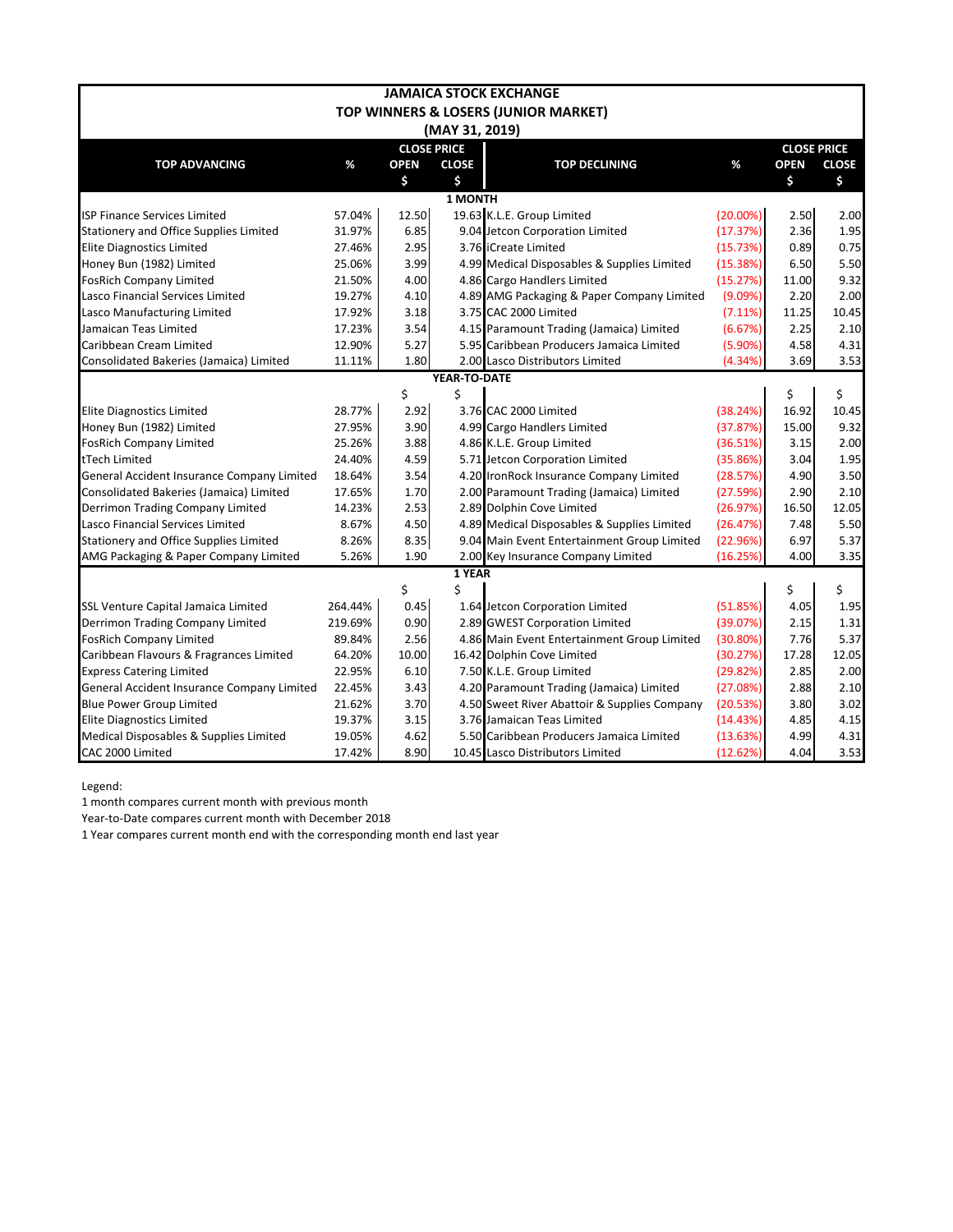## **Monthly Trading Statistics (2019 vs 2018) for the USD Equities Market**

| <b>USD EQUITIES MARKET</b>                |                               |             |                   |                                               |                               |              |                   |                                               |
|-------------------------------------------|-------------------------------|-------------|-------------------|-----------------------------------------------|-------------------------------|--------------|-------------------|-----------------------------------------------|
|                                           | No. of<br><b>Transactions</b> | Volume 2019 | <b>Value 2019</b> | <b>Month-End</b><br><b>USD Equities Index</b> | No. of<br><b>Transactions</b> | Volume 2018  | <b>Value 2018</b> | <b>Month-End</b><br><b>USD Equities Index</b> |
| <b>JANUARY</b>                            | 158                           | 3,139,816   | \$851,104.02      | 165.52                                        | 100                           | 5,495,237    | \$1,278,288.68    | 172.10                                        |
| <b>FEBRUARY</b>                           | 176                           | 4,656,388   | \$994,542.09      | 175.12                                        | 64                            | 3,352,100    | \$778,635.49      | 172.57                                        |
| <b>MARCH</b>                              | 157                           | 6,933,051   | \$1,098,148.77    | 175.79                                        | 69                            | 1,833,315    | \$489,877.05      | 161.47                                        |
| <b>APRIL</b>                              | 83                            | 1,407,867   | \$217,481.05      | 177.20                                        | 51                            | 1,672,938    | \$429,189.42      | 164.47                                        |
| <b>MAY</b>                                | 158                           | 6,622,331   | 1,520,584.40      | 193.66                                        | 73                            | 1,341,379    | 331,610.88        | 181.11                                        |
| <b>JUNE</b>                               |                               |             |                   |                                               | 108                           | 7,485,273    | \$1,061,729.78    | 155.03                                        |
| <b>JULY</b>                               |                               |             |                   |                                               | 126                           | 2,303,814.00 | \$359,253.40      | 153.54                                        |
| <b>AUGUST</b>                             |                               |             |                   |                                               | 126                           | 6,685,852    | \$1,282,764.83    | 170.33                                        |
| <b>SEPTEMBER</b>                          |                               |             |                   |                                               | 123                           | 1,300,494    | \$411,909.34      | 161.68                                        |
| <b>OCTOBER</b>                            |                               |             |                   |                                               | 126                           | 2,199,999    | \$753,623.33      | 163.32                                        |
| <b>NOVEMBER</b>                           |                               |             |                   |                                               | 121                           | 1,483,469    | \$412,820.50      | 167.69                                        |
| <b>DECEMBER</b>                           |                               |             |                   |                                               | 100                           | 8,422,408    | \$1,176,058.54    | 159.61                                        |
| <b>TOTAL (USD EQUITIES MKT)</b>           | 732                           | 22,759,453  | \$4,681,860.33    |                                               | 1187                          | 43,576,278   | \$8,765,761.24    |                                               |
| Year Over Year (Month - Month Comparison) | 116.44%                       | 393.70%     | 358.54%           | 6.93%                                         |                               |              |                   |                                               |
| <b>Comparative Year-to-Date</b>           | $-38.33%$                     | $-47.77%$   | $-46.59%$         | 21.33%                                        |                               |              |                   |                                               |
| Avg. Daily Record (Y-T-D)                 |                               |             |                   |                                               | 3                             |              |                   |                                               |
| Avg. Daily Volume/Value (Y-T-D)           |                               | 216,757     | \$44,589.15       |                                               |                               | 131,682      | \$31,803.86       |                                               |

| May 31, 2019                   | 193.66              |               | <b>INDEX CHANGE</b>              | <b>INDEX CHANGE</b> |        |
|--------------------------------|---------------------|---------------|----------------------------------|---------------------|--------|
| April 30, 2019                 |                     | 177.20 MONTH  |                                  | 16.46 MONTH %       | 9.29%  |
| December 31, 2018              | 159.61 <b>Y-T-D</b> |               |                                  | 34.05 Y-T-D %       | 21.33% |
| May 31, 2018                   |                     | 181.11 1 YEAR |                                  | 12.55 1 YEAR %      | 6.93%  |
| Market. Capitalisation as at:- | <b>US\$M</b>        |               | change over prev mnth(US\$M) (%) |                     |        |
| April 30, 2019                 | \$293.41            |               |                                  |                     |        |
| May 31, 2019                   | \$320.67            |               | \$27.26                          | 9.29%               |        |

**Number of trading days (YTD)** 105